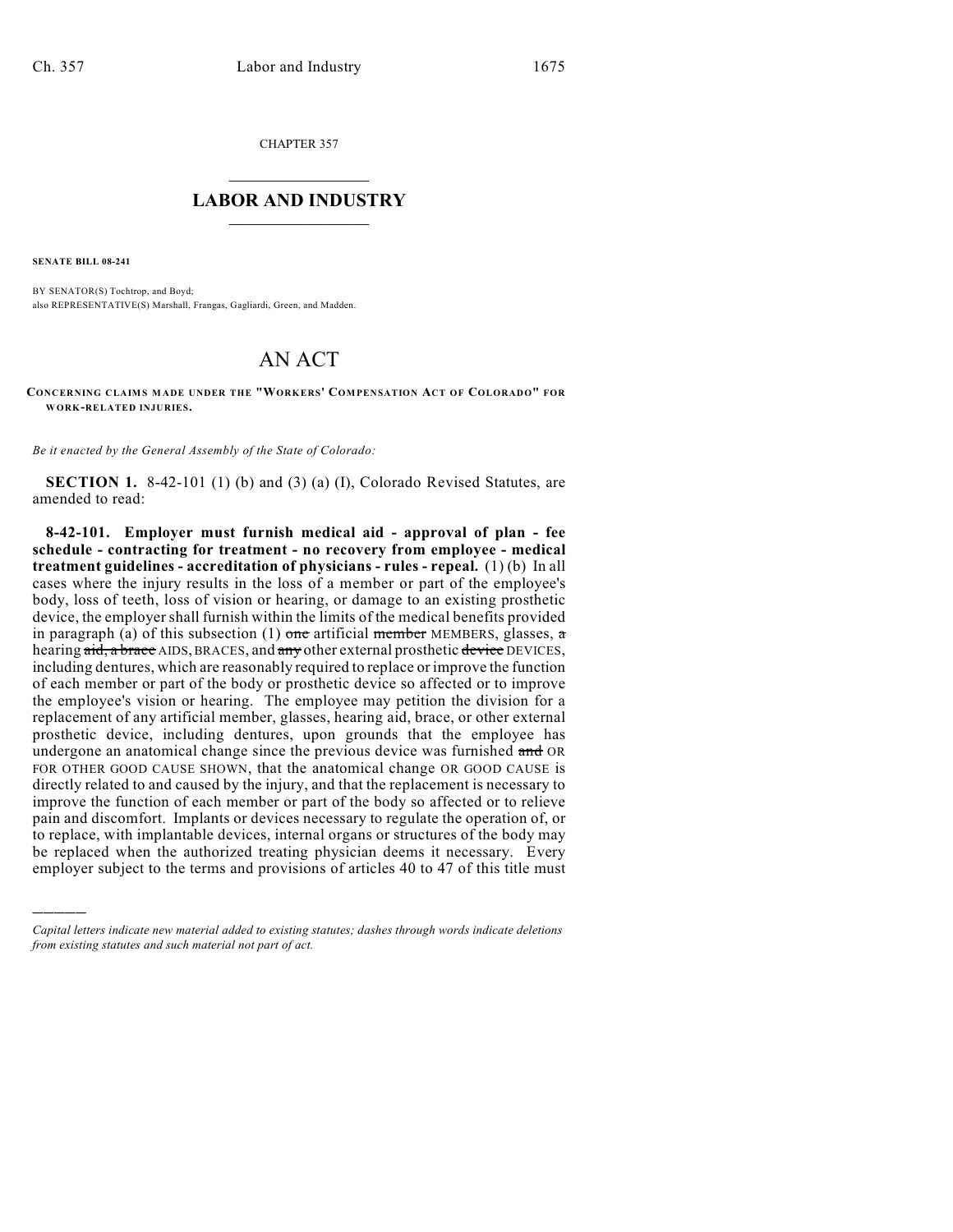insure against liability for the medical, surgical, and hospital expenses provided for in this article, unless permission is given by the director to such employer to operate under a medical plan, as set forth in subsection (2) of this section.

(3) (a) (I) The director shall establish a schedule fixing the fees for which all medical, surgical, hospital, dental, nursing, vocational rehabilitation, and medical services, whether related to treatment or not, pertaining to injured employees under this section shall be compensated, and it is unlawful, void, and unenforceable as a debt for any physician, chiropractor, hospital, person, expert witness, reviewer, evaluator, or institution to contract with, bill, or charge any patient PARTY for services, rendered in connection with injuries coming within the purview of this article or an applicable fee schedule, which are or may be in excess of said fee schedule unless such charges are approved by the director. Fee schedules shall be reviewed on or before July 1 of each year by the director, and appropriate health care practitioners shall be given a reasonable opportunity to be heard as required pursuant to section 24-4-103, C.R.S., prior to fixing the fees, impairment rating guidelines, which shall be based on the revised third edition of the "American Medical Association Guides to the Evaluation of Permanent Impairment", in effect as of July 1, 1991, and medical treatment guidelines and utilization standards. Fee schedules established pursuant to this subparagraph (I) shall take effect on January 1. The director shall promulgate rules concerning reporting requirements, penalties for failure to report correctly or in a timely manner, utilization control requirements for services provided under this section, and the accreditation process in subsection (3.6) of this section.

**SECTION 2.** 8-42-104 (2), Colorado Revised Statutes, is amended, and the said 8-42-104 is further amended BY THE ADDITION OF THE FOLLOWING NEW SUBSECTIONS, to read:

**8-42-104. Effect of previous injury or compensation.** (2) (a) In cases of permanent total disability, when there is a previous disability, the percentage of disability for a subsequent injury shall be determined by computing the percentage of the entire disability and deducting therefrom the percentage of the previous disability as it existed at the time of the subsequent injury. In such cases awards shall be based on said computed percentage.

(b) When benefits are awarded pursuant to section 8-42-107, an award of benefits for an injury shall exclude any previous impairment to the same body part.

(c) This subsection (2) shall apply to permanent total and permanent partial disability awards; except that this subsection (2) shall not apply to cases in which the provisions of section 8-46-101 are applicable.

(3) AN EMPLOYEE'S TEMPORARY TOTAL DISABILITY, TEMPORARY PARTIAL DISABILITY, OR MEDICAL BENEFITS SHALL NOT BE REDUCED BASED ON A PREVIOUS INJURY.

(4) AN EMPLOYEE'S RECOVERY OF PERMANENT TOTAL DISABILITY SHALL NOT BE REDUCED WHEN THE DISABILITY IS THE RESULT OF WORK-RELATED INJURY OR WORK-RELATED INJURY COMBINED WITH GENETIC, CONGENITAL, OR SIMILAR CONDITIONS; EXCEPT THAT THIS SUBSECTION (4) SHALL NOT APPLY TO REDUCTIONS